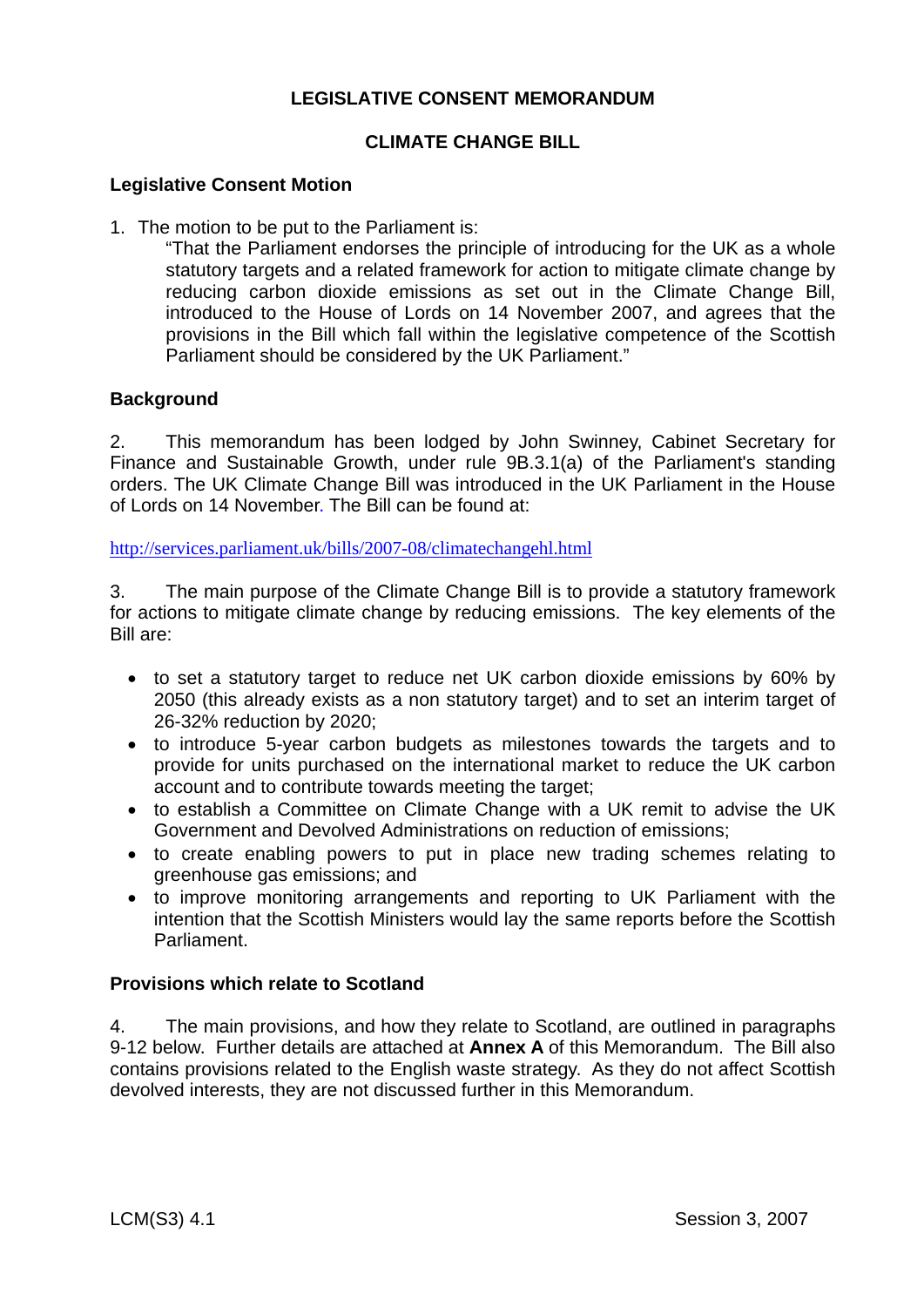- 5. In summary, the UK Climate Change Bill will:
	- ensure that Scottish Ministers are consulted on amending the 2020 and 2050 UK carbon emissions targets and on the setting and amending of the five-year carbon budgets which will set the path to reaching these targets;
	- give the Scottish Ministers powers (within devolved competence) to set up trading schemes relating to greenhouse gas emissions;
	- ensure that the Committee on Climate Change advises all UK administrations on the UK emissions reduction target;
	- give the Scottish Ministers the power to request advice from the Committee on Climate Change in relation to Scottish emissions targets;
	- give the Scottish Parliament the power to call members of the Committee on Climate Change as witnesses; and
	- ensure that the Committee on Climate Change submits reports to the Scottish Parliament or to the Scottish Ministers at the same time as to the UK Parliament or to the Secretary of State.

6. The key elements of the framework listed above (introduction of targets and carbon budgets, establishment of an advisory committee, creation of enabling powers and reporting duties) are all capable of being exercised within the legislative competence of the Scottish Parliament so far as they apply to Scotland. The purpose of the Bill is, however, to introduce targets and a framework for action in the UK as a whole which is, of course, not within Scottish competence. Because much of the content of the UK Bill, so far as it relates to Scotland, is within our legislative competence, an LCM is required for almost the entire Bill.

# **Proposal**

7. Given the global challenge of climate change, the Scottish Ministers believe that the Scottish Government and Parliament should work in partnership with the rest of the UK to show international leadership. The Bill provides a framework for shared action and has been drafted in terms which recognise the role of the Scottish Government as a partner in the pursuit of the UK emissions reduction target. It does not specify the measures to be used in Scotland to achieve the targets. In June 2007 the Scottish Government announced its intention to consult on proposals for a Scottish Climate Change Bill. The Scottish Bill will offer an opportunity to put in place a similar framework to the UK one for a distinctive Scottish target and to introduce any relevant devolved policy measures which require primary legislation.

8. Agreeing to the UK Parliament legislating in this way ensures a co-ordinated approach across the UK. As well as obtaining clear recognition in the Bill of their position in relation to the UK effort, the Scottish Ministers and the Scottish Parliament will retain the ability to legislate in devolved areas as we intend to do in the proposed Scottish Climate Change Bill.

### *Targets and Carbon Budgets*

9. The UK Bill places a duty on the Secretary of State to ensure that net UK carbon dioxide emissions in the year 2020 are 26-32% lower, and in 2050 are at least 60% lower, than in 1990; and to set carbon budgets for successive five-year periods. The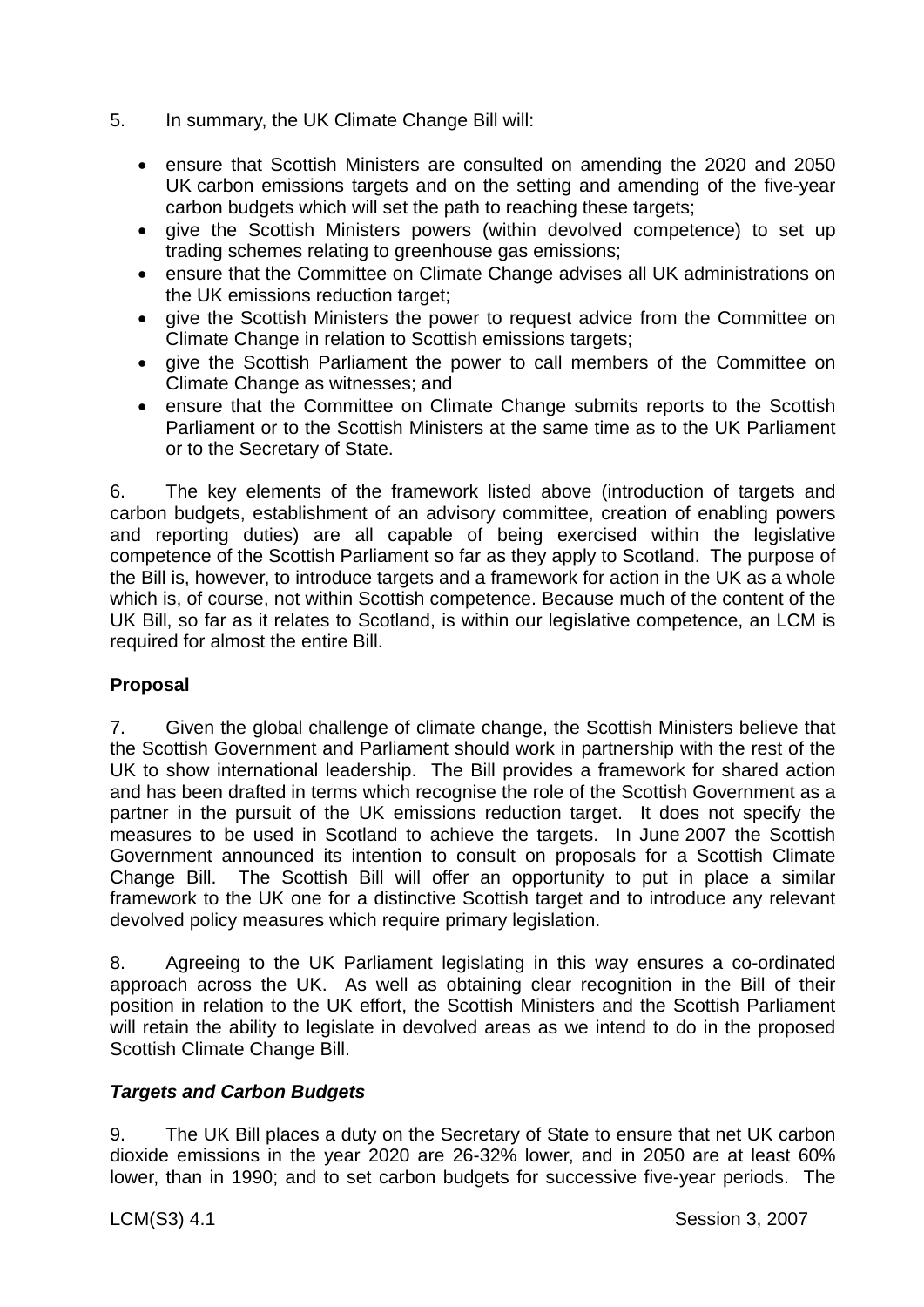Secretary of State would be accountable to Westminster for achieving the UK-wide targets and carbon budgets. In setting any separate Scottish emissions targets, which would contribute towards achieving the UK targets, the Scottish Ministers would be accountable to the Scottish Parliament. The UK Bill specifies that the powers to amend targets and to set and amend carbon budgets may be exercised by the Secretary of State only after consulting the Devolved Administrations and requires the Secretary of State to publish a statement setting out how he has taken their views into account.

# *Committee on Climate Change*

10. The UK Bill contains provisions to establish an independent, expert advisory Committee on Climate Change and for it to advise the Government on climate change and, in particular, on carbon budgets and targets and on the contribution that can be made by sectors involved in trading schemes and by other sectors of the economy. Devolved Administrations may also request advice in connection with any targets of their own. This allows – but does not oblige – the Scottish Ministers to use the Committee on Climate Change as a source of advice, analysis etc. in support of any separate Scottish emissions reduction target they might set. The Bill also provides for the Scottish Parliament to call the Committee to give evidence and for the Scottish Public Services Ombudsman to investigate complaints about it.

### *Enabling powers for emissions trading schemes*

11. The UK Bill provides enabling powers to allow future trading schemes relating to greenhouse gas emissions to be set up without the need for further primary legislation. The powers are expressed in such terms as to allow flexibility to accommodate a range of possible schemes over many years. The Bill allows both for Scottish Ministers to use their powers individually and for schemes to be set up involving other UK countries.

### *Requirement to report on impact of climate change*

12. The UK Bill requires the Secretary of State to provide to the Westminster Parliament an assessment of the risks of climate change as they apply to the whole of the UK. The Secretary of State would be required to send a copy of the report to the Scottish Ministers. It would be the intention of the Scottish Ministers to lay a copy of the report before the Scottish Parliament.

### **Consultation**

13. The Department for Environment, Food and Rural Affairs (Defra) has consulted publicly on the draft UK Climate Change Bill and organisations from the Scottish public and private sectors were amongst the consultees. The Bill was also subject to prelegislative scrutiny by three committees at Westminster. In addition, Ministers and officials from the Scottish Government have worked closely with Defra and the other Devolved Administrations to ensure that the UK Bill adequately reflects the role of the Devolved Administrations.

### **Financial Implications**

14. The direct cost of measures contained in the Bill is relatively small. The Bill sets a framework in place. The costs relate mainly to the Committee on Climate Change,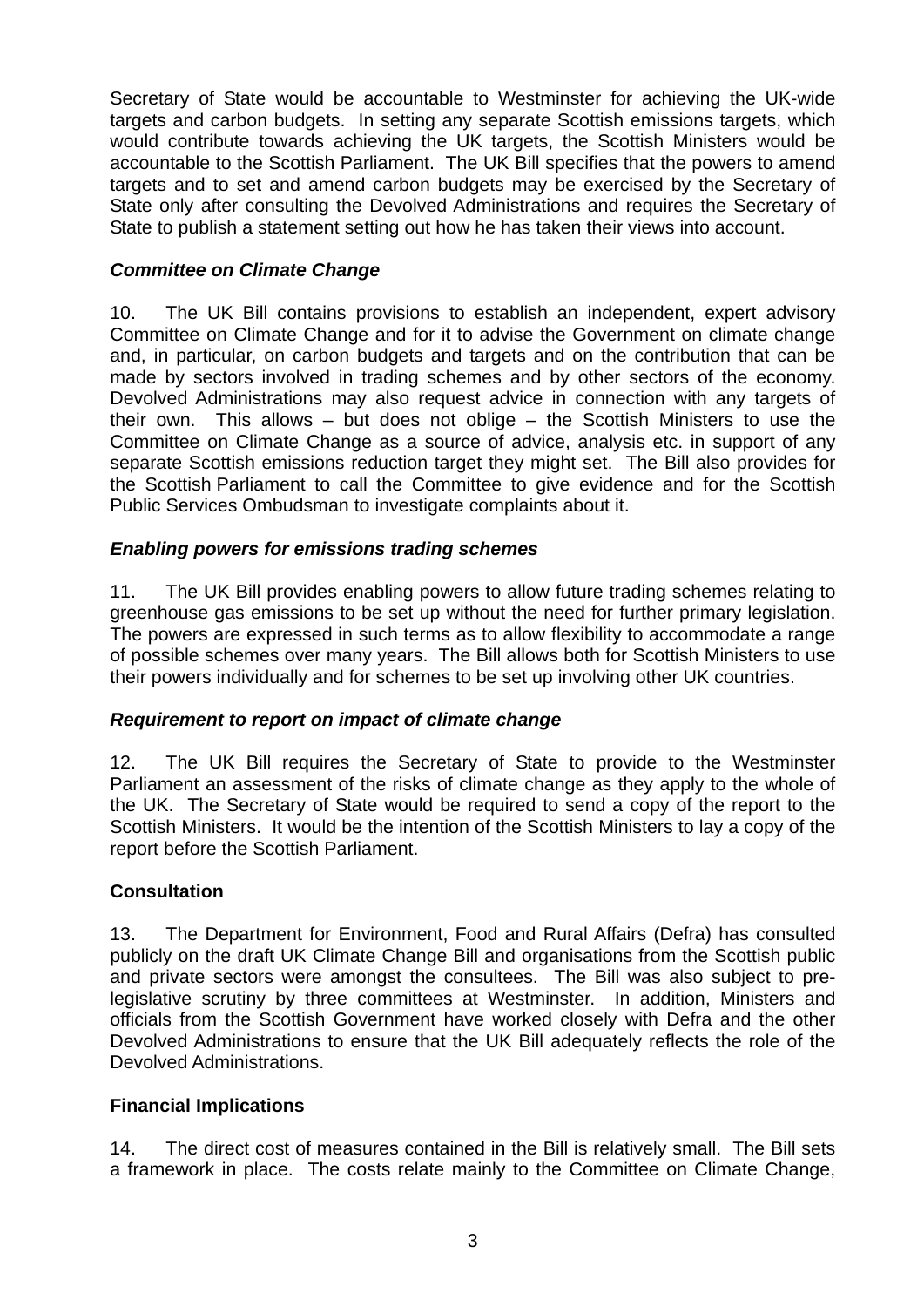estimated at around £3 million a year to which the Scottish Government would contribute.

15. The indirect cost of the Bill is substantial. The Bill does not specify the measures which are to be used to reduce emissions. The Stern Review forecast annual costs to the economy of about 1% of global GDP by 2050 if all countries took action. The Regulatory Impact Assessment for the Bill indicates that the long run costs to the UK of achieving a 60% reduction in carbon emissions are likely to be in the range 0.3-1.5% of GDP, depending on the price of fossil fuel and the availability of low-carbon technologies. There could be additional shorter term transition costs between now and 2020. Although the cost of action is high, Stern forecasts the cost of inaction to be significantly higher (5-20% of global GDP a year), which underlines the need for action.

SCOTTISH GOVERNMENT November 2007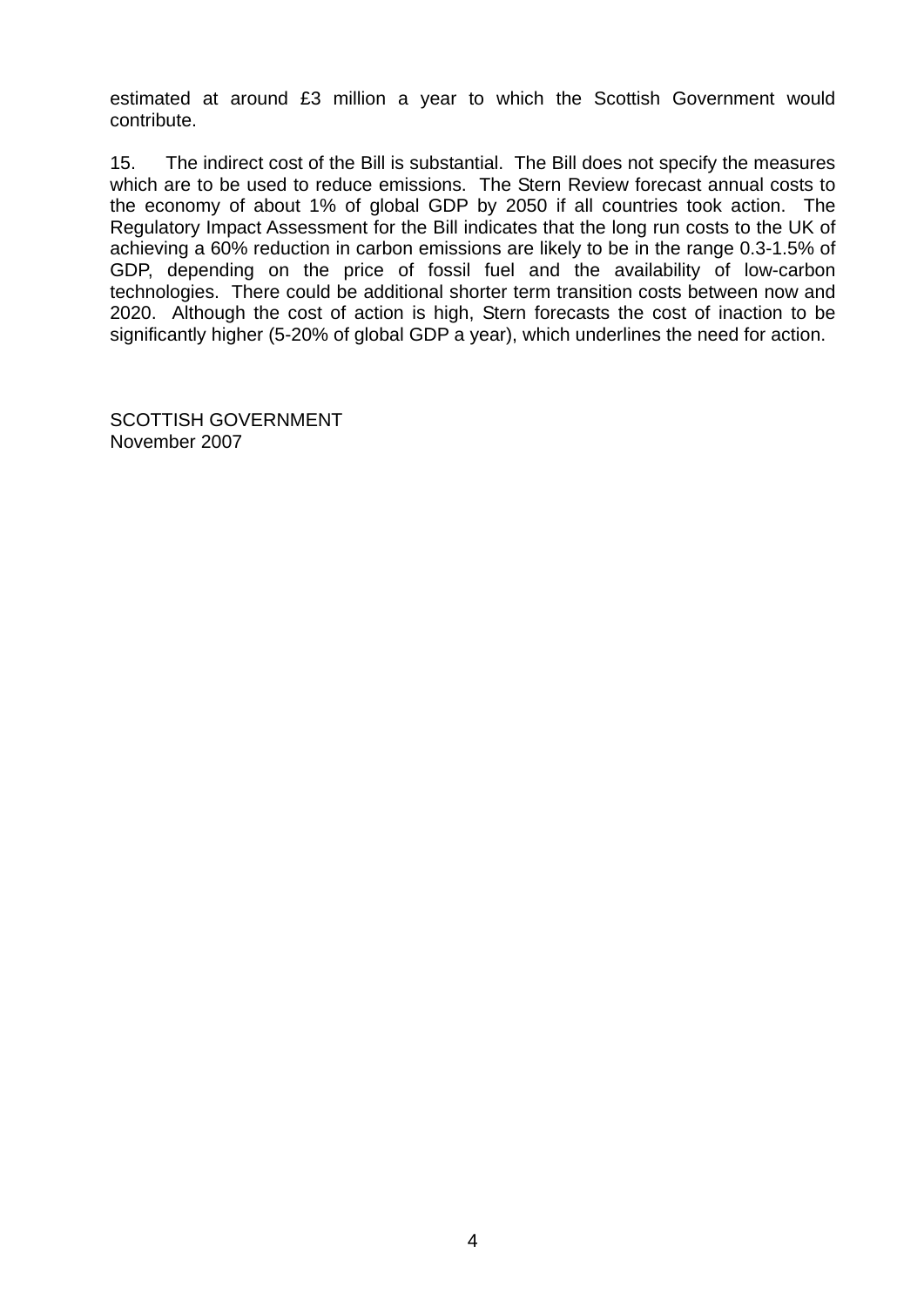## **ANNEX A**

## **UK CLIMATE CHANGE BILL: LEGISLATIVE CONSENT MEMORANDUM DETAILS OF PROVISIONS IN UK BILL AND RELATIONSHIP WITH SCOTLAND**

## **Background**

1. This Annex summarises the main features of the UK Climate Change Bill – the targets and supporting framework – and highlights the provisions which have been made to reflect the roles of the Devolved Administrations. Most provisions would apply in the same way to Scotland, Wales and Northern Ireland, but there are some variations because of differences in the devolution settlements.

### **Targets and carbon budgets**

### *Main Duties:*

- *to ensure that net UK carbon dioxide emissions in the year 2020 are 26-32% lower, and in 2050 are at least 60% lower, than in 1990; and*
- *to set carbon budgets for successive five-year periods.*

*Powers:* 

- *to amend the 2020 and 2050 targets;*
- *to set a new post 2050 target;*
- *to set and amend carbon budgets; to alter the carbon budget period;*
- *to "bank" and "borrow" (i.e. to carry forward extra emissions savings to the following budget period or to bring back up to 1% of the carbon budget from the following period); and*
- *to make regulations specifying the circumstances in which carbon units may reduce or increase the net UK carbon account (i.e. to allow a limited amount of emissions reduction achieved by the UK overseas to be counted towards net emissions by subtracting them from total emissions).*

2. The Secretary of State would be accountable to Westminster for achieving the UK-wide targets and carbon budgets. The Scottish Ministers would be accountable to the Scottish Parliament for the proposed Scottish emissions target, which would overlap with and exceed the UK target. This maintains the existing lines of accountability between Ministers and their appropriate Parliament.

3. The Bill specifies that the powers listed above may be exercised by the Secretary of State only after consulting the Devolved Administrations. The detailed arrangements will be set out in a strong concordat to ensure an effective consultation process and to safeguard the interests of all the Devolved Administrations.

4. In relation to the setting and amending of carbon budgets and the amending of targets set for 2020 and 2050, there will be an enhanced consultation arrangement. The Bill requires the Secretary of State to consult the Devolved Administrations and specifies that the Devolved Administrations should normally have 3 months to give their views. Where the carbon budget period had already started, the response time would be one month as we would be responding to circumstances and are likely to need relatively speedy action. The Bill requires the Secretary of State to publish a statement setting out how he has taken account of the views of the Devolved Administrations.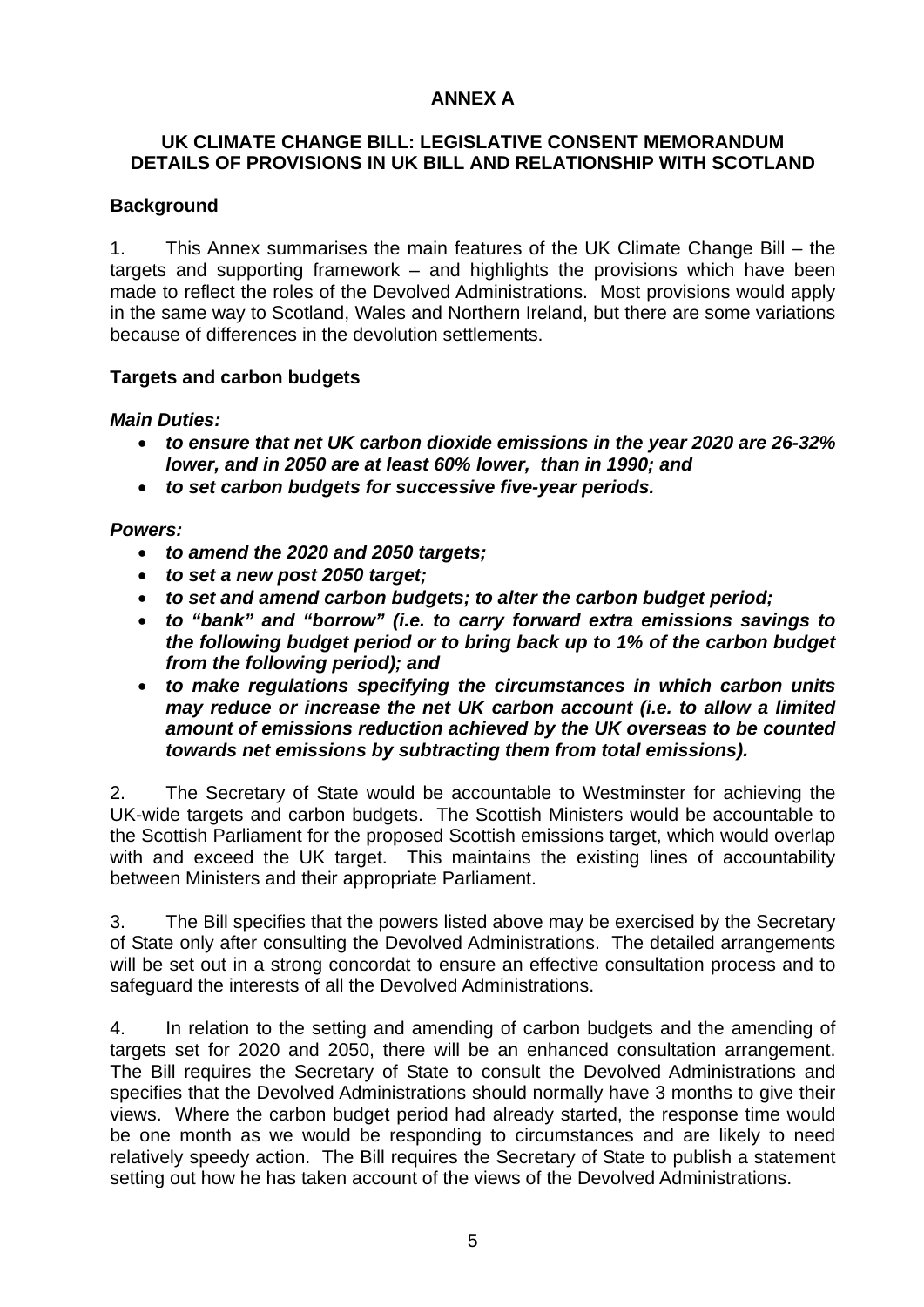5. The UK Bill also requires that the Secretary of State make regular reports to the UK Parliament with regard to the measures being taken to tackle climate change, including details of proposals and policies for meeting carbon budgets, and an annual statement on emissions levels. The Bill does not place a duty on the Devolved Administrations to contribute to the report, but requires the Secretary of State to consult them so far as the report relates to proposals and policies of the Devolved Administrations. In practice the Devolved Administrations would contribute to the reports so that they are of UK-wide coverage and would submit copies to the appropriate Parliament or Assembly.

## **Committee on Climate Change**

6. The Bill contains provisions to establish an independent, expert advisory Committee on Climate Change and for it to advise the UK Government and Devolved Administrations on climate change and, in particular, on carbon budgets and targets and on the contribution that can be made by sectors involved in trading schemes and by other sectors of the economy. An early task for the Committee will be to report on whether the 60% target is the appropriate level.

7. Devolved Administrations may also request advice in connection with any targets of their own. This allows – but does not oblige – the Scottish Ministers to use the Committee on Climate Change as a source of advice, analysis etc in support of the 80% emissions reduction target proposed to be included in a Scottish Climate Change Bill.

8. The Committee will be a jointly sponsored body and the four administrations will take decisions jointly on appointments etc. The Committee is currently being established in a shadow form to allow it to begin work before the Bill is enacted. These early appointments will be made jointly as they would be for the statutory committee. A specification for recruitment is that the Committee's membership must include an understanding of the capacities of the different administrations to take action and the relationship between reserved and devolved functions.

9. The Bill requires the Committee to submit reports on progress towards carbon budgets and targets to the UK Parliament and the devolved legislatures. It requires the Committee to provide its advice on carbon budgets to the devolved administrations at the same time as to the Secretary of State. The Committee must submit its annual report and statement of accounts to Ministers of all administrations for onward transmission to all legislatures.

10. The UK Bill also provides for the Scottish Parliament to call the Committee to give evidence and for the Scottish Public Services Ombudsman to investigate complaints about the Committee's exercise of its functions within devolved competence.

### **Enabling powers for emissions trading schemes**

11. The Bill provides enabling powers to allow future trading schemes relating to greenhouse gas emissions to be set up without the need for further primary legislation. The powers provide a framework for establishing such schemes and are expressed in such terms as to allow flexibility to accommodate a range of possible schemes over many years. Schemes would be introduced by secondary legislation and would be subject to consultation on the detail. An early use of the Bill's powers will be to establish the Carbon Reduction Commitment, a trading scheme involving large, non energy